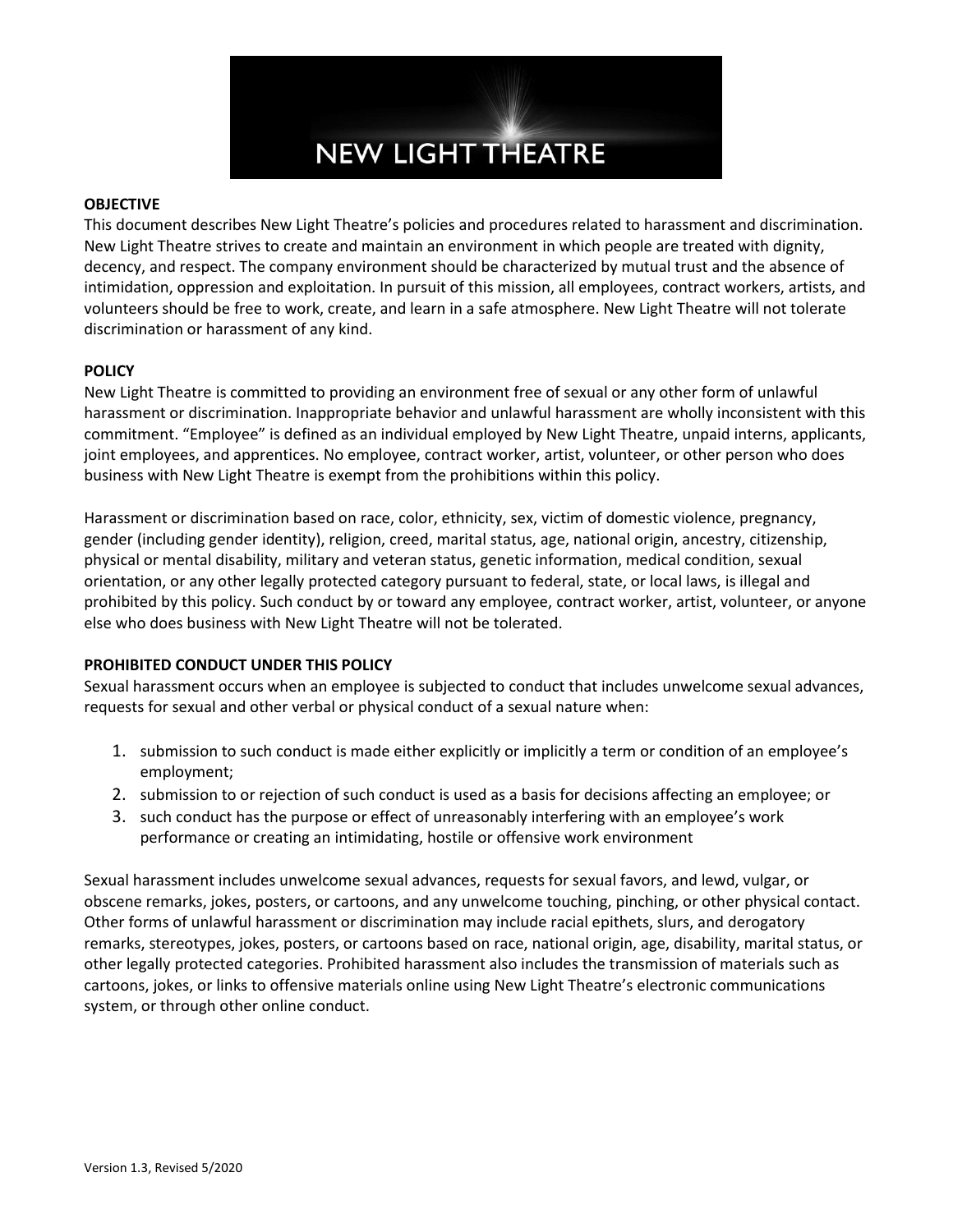

## **CONSENUAL ROMANTIC OR SEXUAL RELATIONSHIPS**

If any employee or volunteer of New Light Theatre enters into a consensual romantic or sexual relationship with a member of their staff, or if one of the parties is in a supervisory capacity, the parties must notify the Managing Director of New Light Theatre. This requirement extends to supervisory capacities within an artistic production including, but not limited to, a director and an actor.

### **COMPLAINT PROCESS**

All New Light Theatre employees, contract workers, artists, volunteers, or other workers and representatives who feel that they have been harassed or discriminated against, or who witness any harassment or discrimination by an employee, contract worker, artist, volunteer, or anyone else who does business with New Light Theatre, should immediately do the following:

- 1. If you feel comfortable enough to do so, tell the person engaging in the harassing and/or discriminating behavior that their actions are not welcome and they must stop.
- 2. Report the incident via email or in writing to the production/event stage manager, Carlyn Miller carlyn@newlighttheatre.com 484.574.4139 or New Light Theatre Managing Director, Tom Mucchetti – tom@newlighttheatre.com 610.220.2690
- 3. Report any additional incidents or retaliation that occur in writing to the production/event stage manager, Carlyn Miller – carlyn@newlighttheatre.com 484.574.4139 or New Light Theatre Managing Director, Tom Mucchetti – tom@newlighttheatre.com 610.2202.2690

It is important that you bring the matter to the New Light Theatre's attention promptly so that any concern of harassment or discrimination can be investigated and addressed appropriately.

Any reported incident will be investigated in a fair, impartial, timely, and thorough manner that provides all relevant parties with the opportunity to be heard and to present any information they think is relevant or important for consideration, and that allows New Light Theatre to reach reasonable conclusions based on the information collected. No one other than the designated parties listed above is authorized to investigate any claim of harassment. In responding to and taking action to address a complaint, New Light Theatre will be as discrete as reasonably possible under the circumstances and will maintain confidentiality of the matter to the extent reasonably possible, subject to its obligation to conduct a full and fair investigation.

If it is determined that harassment or discrimination in violation of this policy has occurred, the Managing Director will recommend appropriate disciplinary action to the governing Board of Directors of New Light Theatre. Appropriate action will be taken by New Light Theatre to stop and remedy any and all such conduct, including appropriate interim measures that may include suspension during a period of investigation. The Board of Directors will vote on the recommended disciplinary action by operating under the procedures outlined in New Light Theatre's established bylaws. The investigation will be completed in a timely manner, after which New Light Theatre will inform the complaining party of the conclusions reached concerning the complaint.